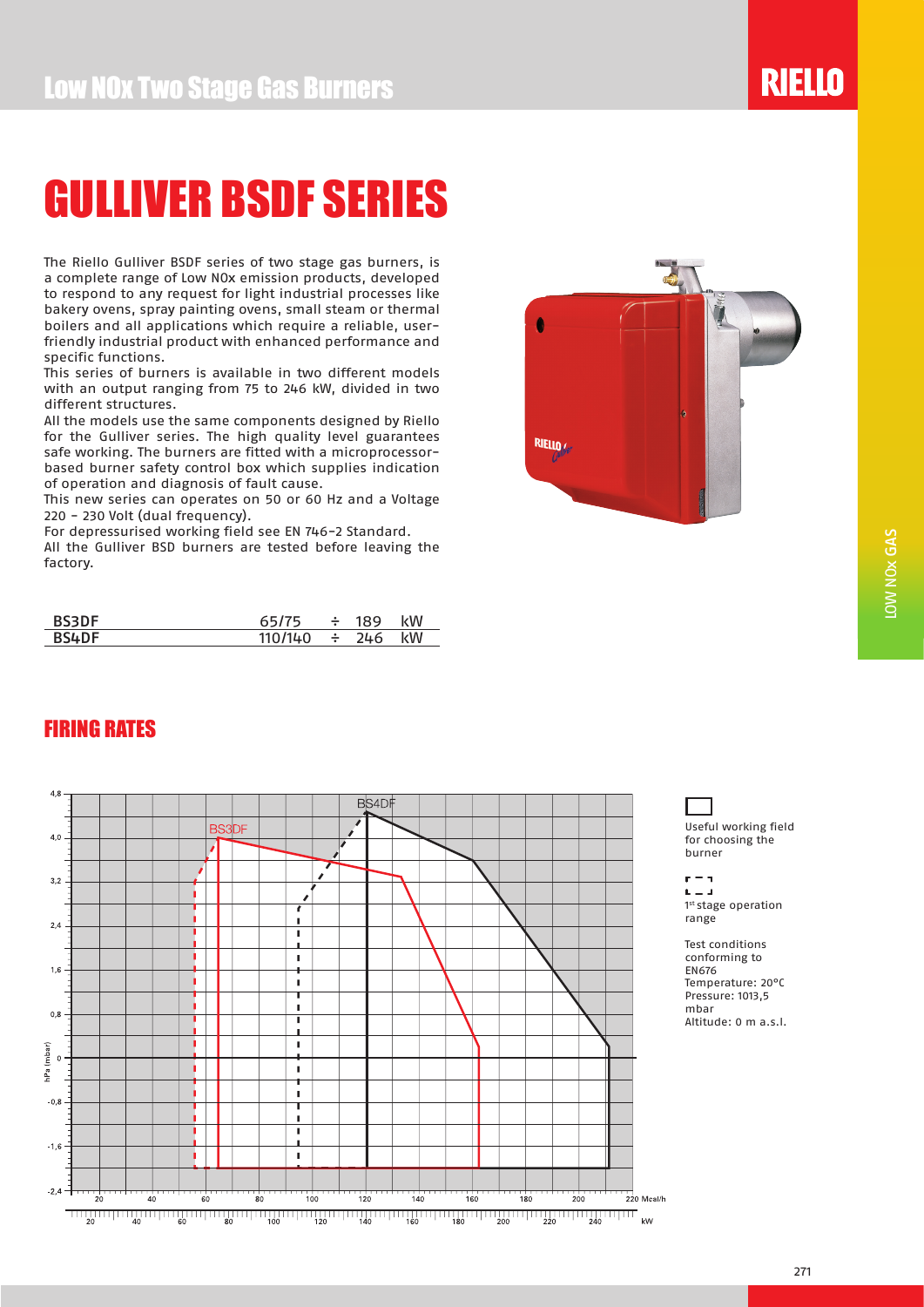### Overall dimensions (mm) BURNER





| <b>MODEL</b>           |     |     |     |     |     | F1  |     |     |     |     |    |
|------------------------|-----|-----|-----|-----|-----|-----|-----|-----|-----|-----|----|
| $\triangleright$ BS3DF | 300 | 150 | 150 | 391 | 262 | 280 | 128 | 110 | 129 | 285 | 45 |
| $\triangleright$ BS4DF | 300 | 150 | 150 | 392 | 278 | 301 | 168 | 145 | 137 | 286 | 45 |

### BURNER - BOILER MOUNTING FLANGE



|                        | <u>r</u> |     |     |     |     |      |     |    |
|------------------------|----------|-----|-----|-----|-----|------|-----|----|
| ▶ BS3DF                | 129      | 201 | 160 | 190 | 216 | 76,5 | 45° | 44 |
| $\triangleright$ BS4DF | 137      | 203 | 170 | 200 | 218 | 80,5 | 45° | 44 |

### PACKAGING



| MODEL                  |     | v   |     | kg |
|------------------------|-----|-----|-----|----|
| $\triangleright$ BS3DF | 450 | 345 | 440 | 16 |
| $\triangleright$ BS4DF | 510 | 345 | 440 | 18 |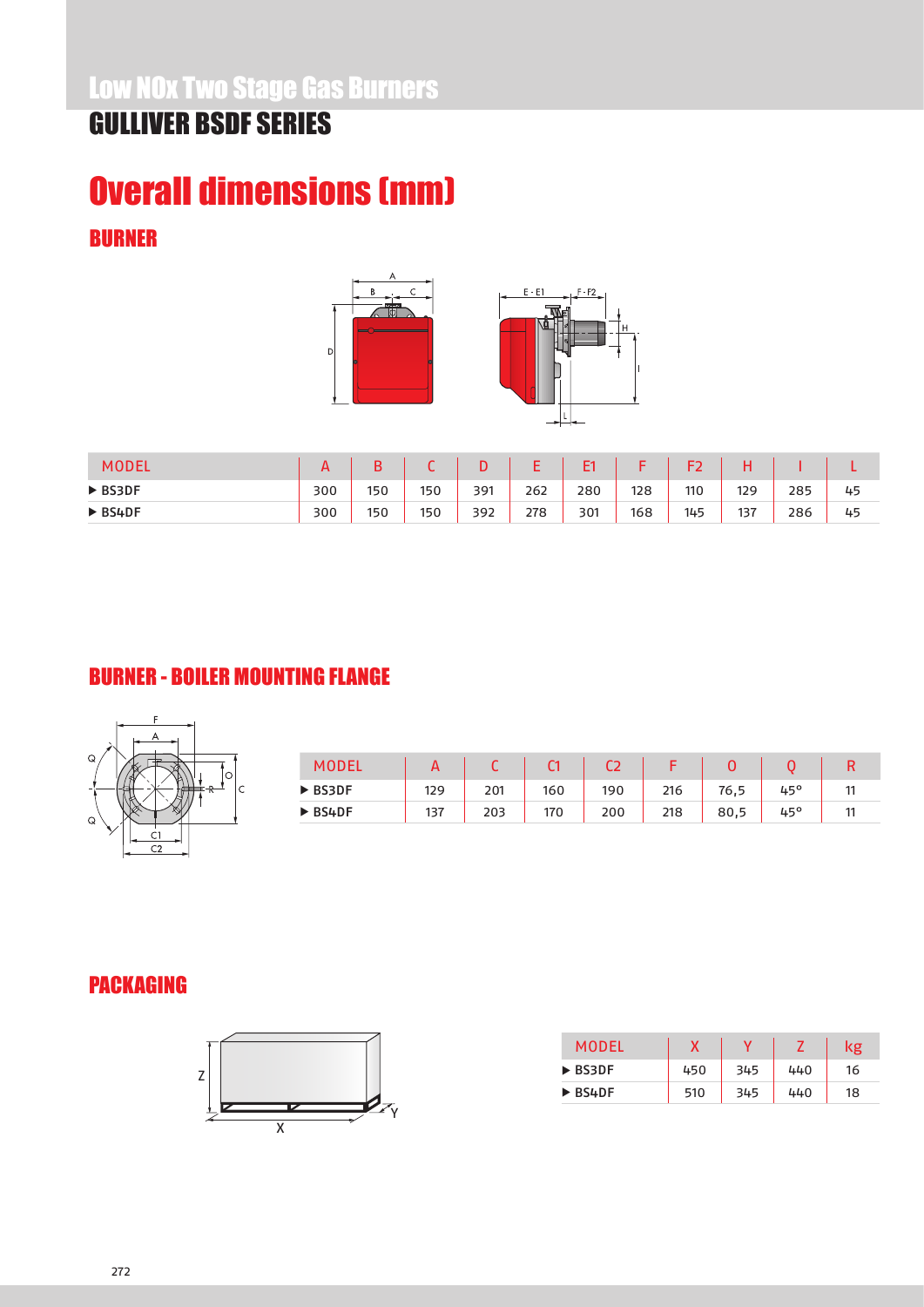## **Specification**

### DESIGNATION OF SERIES

|   |   | Series: R |      |     | Standard emission burner                                            |  |
|---|---|-----------|------|-----|---------------------------------------------------------------------|--|
|   |   | B         |      |     | Low NOx burners                                                     |  |
|   |   |           |      |     |                                                                     |  |
|   |   | Fuel: S   |      |     | Natural gas                                                         |  |
|   |   |           | SP   | LPG |                                                                     |  |
|   |   |           | G    |     | Light oil                                                           |  |
|   |   |           |      |     |                                                                     |  |
|   |   |           | Size |     |                                                                     |  |
|   |   |           |      |     |                                                                     |  |
|   |   |           |      |     | Optional variations: D<br>Two stage output operation                |  |
|   |   |           |      |     | Light Industrial Processes<br>F.                                    |  |
|   |   |           |      |     | Two stage progressive of fully modulating<br>M                      |  |
|   |   |           |      |     |                                                                     |  |
|   |   |           |      |     | Electrical supply to the system: 1/220-230/50-60 1/220-230V/50-60Hz |  |
|   |   |           |      |     |                                                                     |  |
|   |   |           |      |     |                                                                     |  |
|   |   |           |      |     |                                                                     |  |
|   |   |           |      |     |                                                                     |  |
|   |   |           |      |     |                                                                     |  |
| в | s | 3         | DF   |     | 1/230/50                                                            |  |
|   |   |           |      |     |                                                                     |  |

### STATE OF SUPPLY

Monoblock, gas burners, completely automatic, two stage operation, made up of:

- Fan with forward curve blades
- Cover lined with sound-proofing material
- Air damper with 1st and 2nd stage adjustment (2nd stage external adjustment, with no need to remove the cover)
- Driven by an electric servomotor
- Single phase electric motor 220-230 V / 50-60 Hz
- Combustion head fitted with:
	- stainless steel head cone, resistant to high temperatures
		- ignition electrodes
		- ionisation probe
		- gas distributor
	- flame stability disk
- Flame inspection window
- Adjustable air pressure switch, with graduated selector, to guarantee burner lock out in the case of insufficient combustible air
- Microprocessor-based burner safety control box, with diagnostic and remote reset functions
- Protection filter against radio interference (included into burner safety control box)
- IP X0D (IP 40) electric protection level.

#### Standard equipment:

- Sliding flange
- Flange insulation screen
- Screws and nuts for fixing the flange to the boiler
- 7-pin plug
- 4-pin plug
- Remote control release kit
- Instruction handbook for installation, use and maintenance
- Spare parts catalogue.

LOW NOx GAS

LOW NOX GAS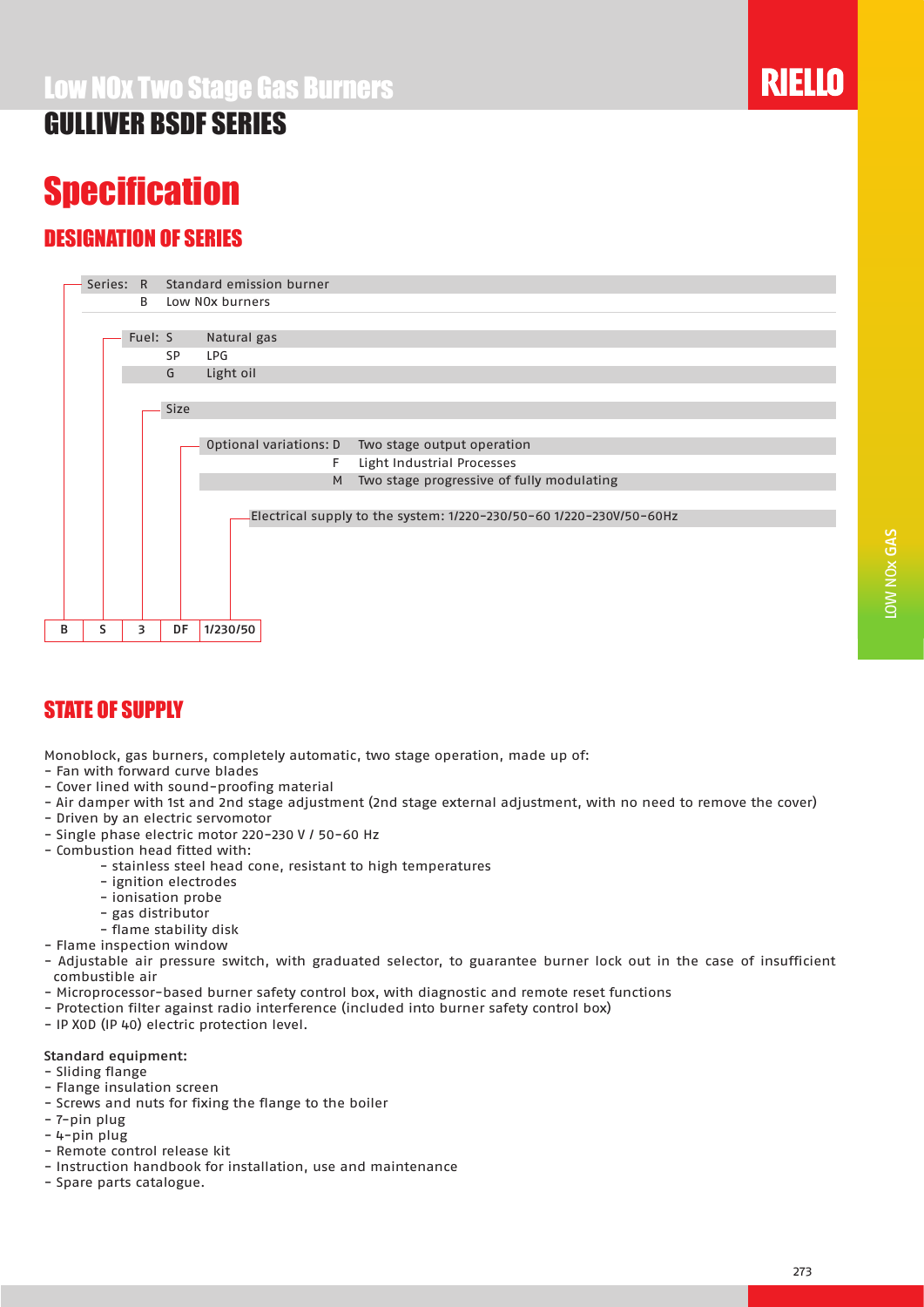## Available models

### **Burners**

| <b>CODE</b> |       |                 | <b>HEAT OUTPUT</b> |                           | <b>TOTAL</b>                              |                      |             |
|-------------|-------|-----------------|--------------------|---------------------------|-------------------------------------------|----------------------|-------------|
|             |       | <b>MODEL</b>    | (kW)               | NATURAL GAS<br>$(Nm^3/h)$ | <b>ELECTRICAL</b><br><b>POWER</b><br>(kW) | <b>CERTIFICATION</b> | <b>NOTE</b> |
| 3761391     | BS3DF | 1/220-230/50-60 | $65/75 - 189$      | $6,5/7,5 - 19$            | 0,355 (at 50Hz)<br>0,485 (at 60 Hz)       |                      | (1)         |
| 3761491     | BS4DF | 1/220-230/50-60 | $110/140 - 246$    | $11/14 - 24.6$            | 0,420 (at 50Hz)<br>$0,600$ (at 60 Hz)     |                      | (1)         |

Net calorific value G20: 10 kWh/Nm<sup>3</sup> - Density: 0,71 kg/Nm<sup>3</sup>. Net calorific value LPG: 25,8 kWh/Nm<sup>3</sup> - Density: 2,02 kg/Nm<sup>3</sup>. The burners of BS series are in according to EN 676.

(1) With plug and socket.

#### Gas Trains

|          | <b>GAS TRAIN</b> | <b>GAS TRAIN</b>   |               | NATURAL GAS    | LPG.          |                |             |
|----------|------------------|--------------------|---------------|----------------|---------------|----------------|-------------|
| $CODE *$ |                  |                    | <b>BURNER</b> | <b>ADAPTER</b> | <b>BURNER</b> | <b>ADAPTER</b> | <b>NOTE</b> |
|          | <b>MODEL</b>     | (type)             | (code)        | (type)         | (code)        |                |             |
|          | 3970541          | MB 407/2 - F3SD 20 | BS3DF - BS4DF |                | BS3DF - BS4DF |                | (1)         |
| ULTIBLOC | 3970542          | MB 410/2 - F3SD 20 | BS3DF - BS4DF |                | BS3DF - BS4DF |                |             |
| Σ        | 3970543          | MB 412/2 - F3SD 20 | BS3DF - BS4DF |                | BS3DF - BS4DF |                |             |

Please see Designation of Gas Train Series in the page before the Catalogue index.

\* Gas trains are 230V/50Hz - 220V/60Hz electrical supply.

(1) With installed plug.

The valve seal control device is compulsory (conforming to EN 676) on gas trains to burners with a maximum output over 1200 kW.

To select the gas train please refer to the technical data leaflet and/or instruction manual.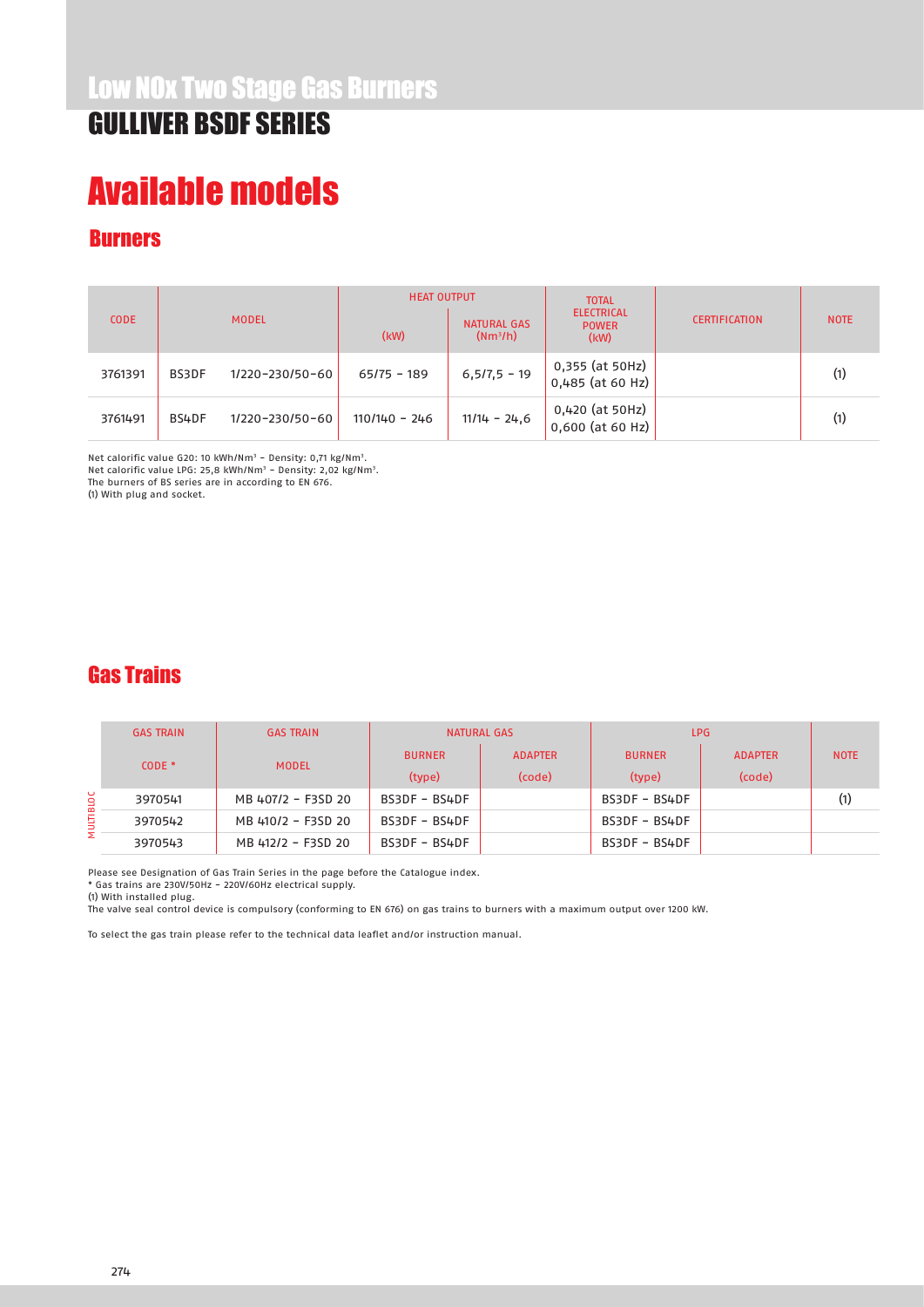### Burner accessories

### Extended head kit



Burners standard head can be transformed into "extended head" versions by using the special kit.

Here the KITS available for the various burners are listed, showing the original and the extended lengths.

| <b>BURNER</b>          | <b>STANDARD</b><br>HEAD LENGTH (mm) | <b>EXTENDED</b><br><b>HEAD LENGTH (mm)</b> | KIT CODE |
|------------------------|-------------------------------------|--------------------------------------------|----------|
| ▶ BS3DF                | $110 \div 128$                      | $267 \div 282$                             | 3001009  |
| $\triangleright$ BS4DF | $145 \div 168$                      | $302 \div 317$                             | 3001016  |

#### Alternative combustion head kit



This kit can be used to prevent combustion instability which could arise with particular heat generators.

To extend the adaptability of Gulliver BSDF burners to any sort of application, alternative combustion heads have been developed.

These heads cause a very limited increase in NOx emissions, due to the slower air flow.

| <b>BURNER</b>          | KIT CODE |
|------------------------|----------|
| $\triangleright$ BS3DF | 3001060  |
| $\triangleright$ BS4DF | 3001070  |

#### LPG kit



For burning LPG gas, a special kit is available to be fitted to the combustion head on the burner, as shown in the following table.

| KIT CODE FOR<br>STANDARD HEAD | <b>KIT CODE FOR</b><br>EXTENDED HEAD |
|-------------------------------|--------------------------------------|
| 3001005                       | 3001005                              |
| 3001011                       | 3001011                              |
|                               |                                      |

#### Town Gas kit



For burning Town Gas, a special kit is available to be fitted to the combustion head on the burner, as shown in the following table.

| <b>BURNER</b>                                                   | KIT CODE FOR<br>STANDARD HEAD (*) | KIT CODE FOR<br><b>EXTENDED HEAD (*)</b> |
|-----------------------------------------------------------------|-----------------------------------|------------------------------------------|
| $\triangleright$ BS3DF                                          | 3002729                           | 3002729                                  |
| $\{x\}$ $\{M\}$ $\{M\}$ $\{m\}$ $\{m\}$ $\{m\}$ $\{m\}$ $\{m\}$ |                                   |                                          |

(\*) Without CE certification

#### Ground fault interrupter kit



A "Ground fault interrupter kit" is available as a safety device in case of electrical system fault.

It is supplied with burners with pin plug.

| <b>BURNER</b>                  | KIT CODE |
|--------------------------------|----------|
| $\triangleright$ BS3DF - BS4DF | 3001180  |
|                                |          |

**RIELLO**